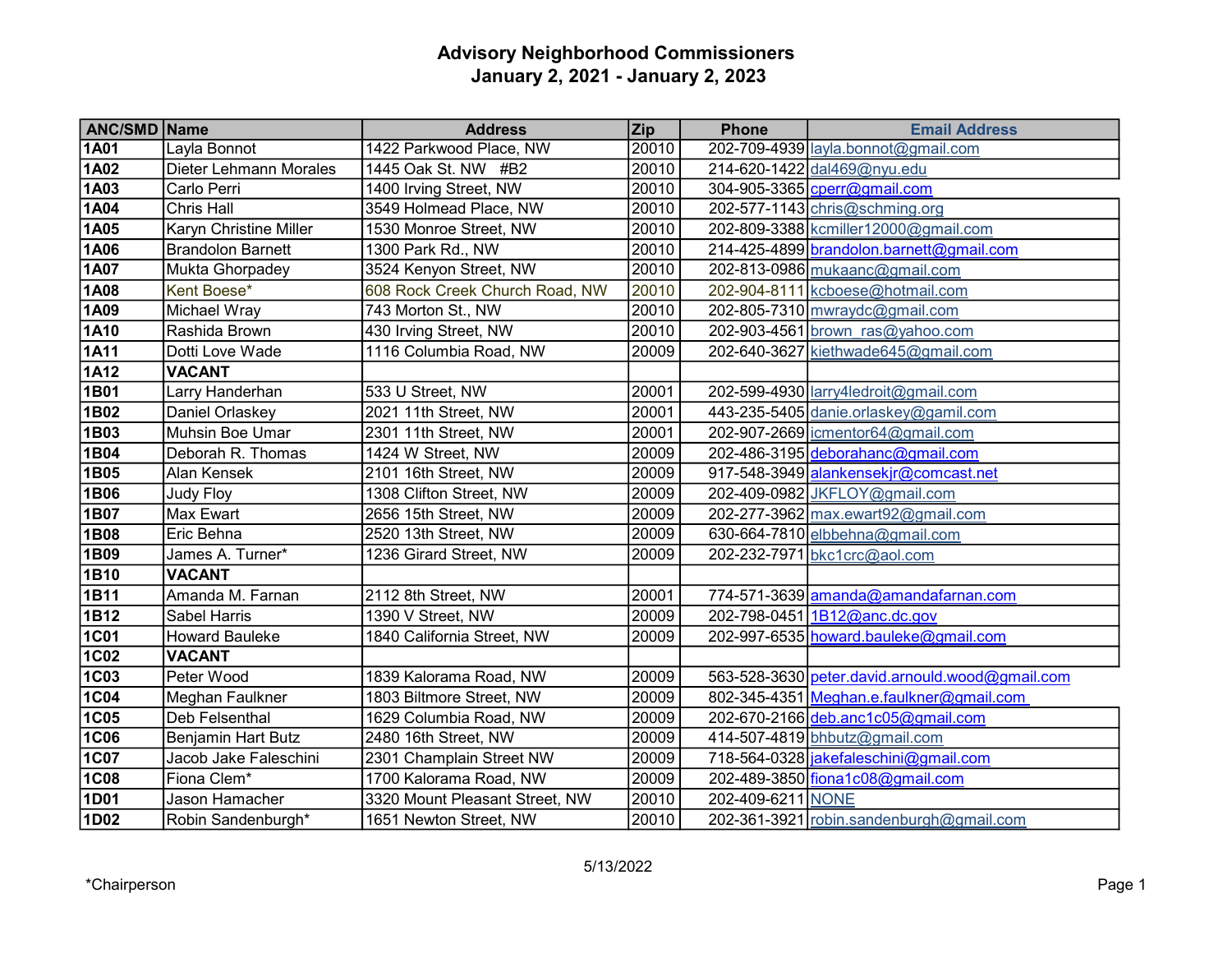| <b>ANC/SMD Name</b> |                                                | <b>Address</b>                    | <b>Zip</b> | <b>Phone</b> | <b>Email Address</b>                        |
|---------------------|------------------------------------------------|-----------------------------------|------------|--------------|---------------------------------------------|
| 1D03                | Jack McKay                                     | 3200 19th Street, NW              | 20010      |              | 202-462-8692 jack@dcjack.org                |
| 1D04                | Matthew Brandeburgh                            | 1615 Kenyon Street, NW            | 20010      |              | 202-462-8692 mathewbrandburgh@gmail.com     |
| 1D05                | Chelsea A. Allinger                            | 1900 lamont Street, NW            | 20010      |              | 585-355-9448 chelsea.allinger@gmail.com     |
| 2A01                | Yannik Omictin                                 | 2020 F Street, NW                 | 20006      |              | 408-992-5251 yomictin@gwu.edu               |
| 2A02                | Joel Causey                                    | 1200 23rd Street, NW              | 20037      |              | 703-629-7131   joel@1cmds.com               |
| 2A03                | Trupti J. Patel (Trip)                         | 950 25th Street, NW               | 20037      |              | 202-337-1081 patel trupti@hotmail.com       |
| 2A04                | Donna Barbisch                                 | 2700 Virgina Avenue, NW           | 20037      |              | 202-277-0160 donna.barbisch@gmail.com       |
| 2A05                | Evelyn Hudson                                  | 725 24th Street, NW               | 20037      |              | 202-506-0450 evleynhudson65@gmail.com       |
| 2A06                | Jeri Epstein*                                  | 1111 23rd Street, NW              | 20037      |              | 202-415-0166 jeriepstein@gmail.com          |
| <b>2A07</b>         | <b>Adam Friend</b>                             | 522 21st Street, NW               | 20006      |              | 202-503-4454 FriendANC@gmail.com            |
| 2A08                | Margaret McDonald                              | 2121 H Street, NW                 | 20025      |              | 405-269-3058 margaret.ek.mcdonald@gmail.com |
| 2B01                | Margaret Ellen Roggensack 1727 Riggs Place, NW |                                   | 20009      |              | 202-494-9889 meroggensack@mac.com           |
| 2B02                | Jeffrey Rueckgauer                             | 2130 P Street, NW                 | 20037      |              | 202-630-1455 arddupontanc@gmail.com         |
| 2B03                | Robin Nunn                                     | 1700 17th Street, NW              | 20009      |              | 202-257-4896 rlnunn@gmail.com               |
| 2B04                | <b>VACANT</b>                                  |                                   |            |              |                                             |
| 2B05                | William Herbig                                 | 1745 N Street, NW                 | 20036      |              | 404-944-2321 wherbig@mac.com                |
| 2B06                | Mike Silverstein                               | 1301 20th Street, NW #705         | 20036      |              | 202-833-4440 mikesilversteinusa@yahoo.com   |
| 2B07                | <b>VACANT</b>                                  | 3700 O Street, NW                 | 20057      |              | 703-629-5781 ak1822@georgetown.edu          |
| 2B08                | Matthew Holden*                                | 1939 17th Street, NW              | 20009      |              | 804-840-7357 matthew 2b08@gmail.com         |
| 2B09                | Kyle Mulhall                                   | 1523 Swann Street, NW             | 20009      |              | 301-502-7102 MULHALL64@YAHOO.COM            |
| <b>2C01</b>         | Michael D. Shankle*                            | 916 G Street, NW                  | 20001      |              | 617-304-4372 michael.shankle@gmail.com      |
| <b>2C02</b>         | <b>VACANT</b>                                  |                                   |            |              |                                             |
| <b>2C03</b>         | Gigi Nelson                                    | 631 D Street, NW                  | 20004      |              | 202-780-5388 Gigi2C03@gmail.com             |
| 2D01                | Ashley Warren*                                 | 2151 California Street, NW        | 20008      |              | 202-600-9631 ashleyforanc@gmail.com         |
| 2D02                | <b>VACANT</b>                                  |                                   |            |              |                                             |
| 2E01                | Kishan Putta                                   | 3831 T Street, NW                 | 20007      |              | 202-320-0058 kishanputta@gmail.com          |
| 2E02                | Jenny Mitchell                                 | 1628 32nd Street, NW              | 20007      |              | 240-461-3314 jennymitchell@me.com           |
| 2E03                | Rick Murphy*                                   | 3136 P Street, NW                 | 20007      |              | 202-383-0635 rgmurphy48@gmail.com           |
| 2E04                | Cimrun Srivastava                              | Villiage A-b401 3700 O Street, NW | 20007      |              | 615-556-9017 cs1872@georgetown.edu          |
| 2E05                | Lisa Palmer                                    | 3150 South Street, NW             | 20007      |              | 443-271-8319  palmer@gmail.com              |
| <b>2E06</b>         | Gwendoyn Lohse                                 | 3037 O Street, NW                 | 20007      |              | 202-329-9998 glohse@yahoo.com               |
| 2E07                | Elizabeth H. Miller                            | 3021 Q Street., NW                | 20007      |              | 202-549-2334 elizabethhayesmiller@gmail     |
| 2E08                | Amav Kumar                                     | 3700 O Street, NW                 | 20057      |              | 703-629-5781 ak1822@georgetown.edu          |
| 2F01                | Brian Romanoski                                | 1324 R Street, NW                 | 20009      |              | 973-207-7775 owenromanowski@gmail.com       |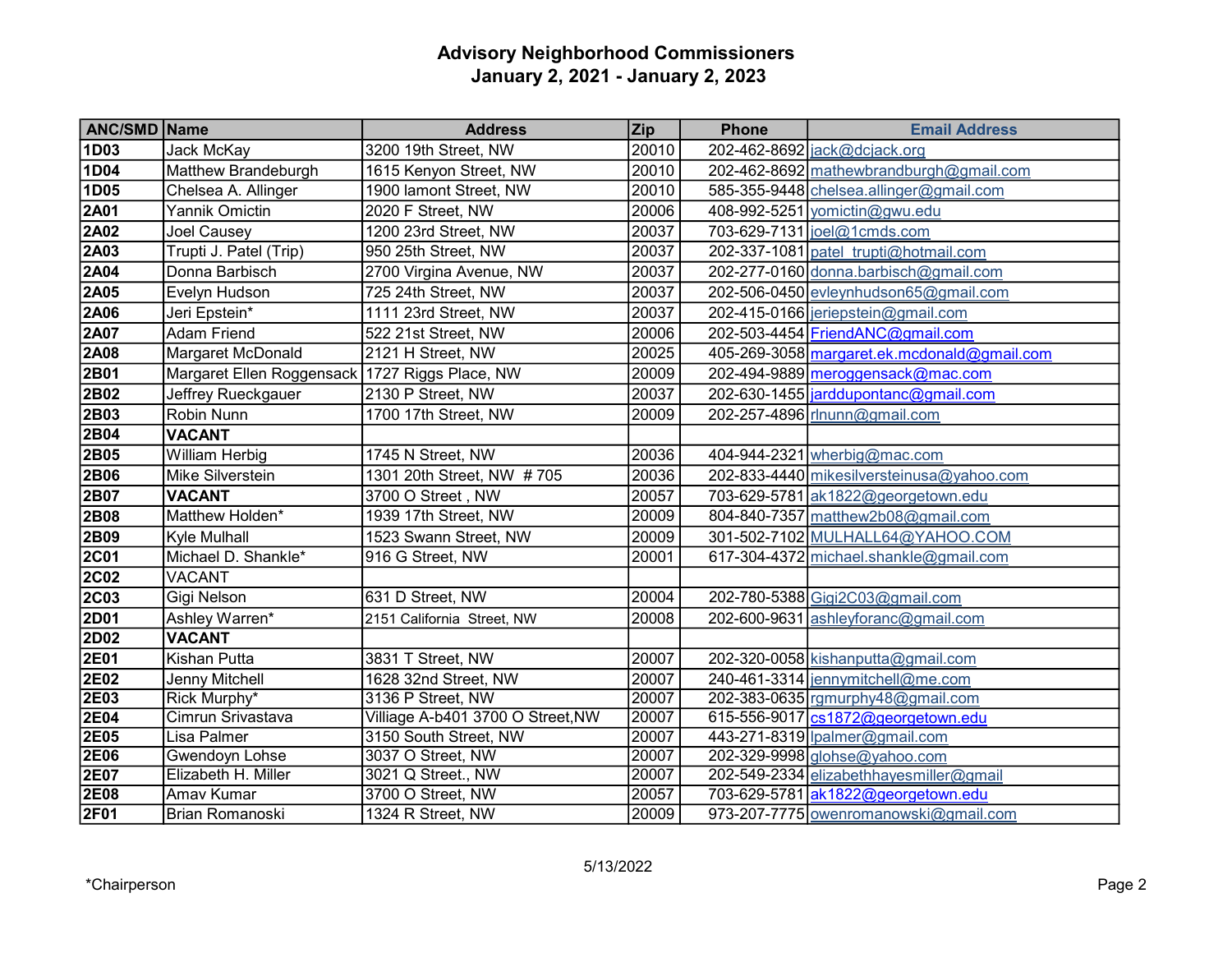| <b>ANC/SMD Name</b> |                          | <b>Address</b>                | <b>Zip</b> | <b>Phone</b> | <b>Email Address</b>                      |
|---------------------|--------------------------|-------------------------------|------------|--------------|-------------------------------------------|
| 2F02                | John Guggenmos           | 1301 Rhode Island Avenue, NW  | 20005      |              | 202-549-2212 jordan@towndc.com            |
| 2F03                | Michelle Yan             | 1420 N Street, NW             | 20005      |              | 202-810-2812 myan.26@gmail.com            |
| 2F04                | John Fanning             | 1307 12th Street, NW #505     | 20005      |              | 202-510-1983 johnjfanning2@yahoo.com      |
| 2F05                | Sherene Joseph*          | 1300 N Street, NW             | 20005      |              | 732-586-5882 sherene.joseph@gmail.com     |
| <b>2F06</b>         | <b>Maxime Devilliers</b> | 1117 10th Street, NW # 1009   |            |              | 202-213-7947 devilliers.maxime@gmail.com  |
| 2F07                | <b>VACANT</b>            |                               |            |              |                                           |
| 2F08                | Alexandra Bailey         | 1234 Massachusetts Avenue, NW | 20005      |              | 202-253-2955 alexandraomb@gmail.com       |
| 3B01                | Ann Lane Mladinov        | 2819 39th Street, NW          | 20007      |              | 202-270-0777 ann.mladinov@gmail.com       |
| 3B02                | Jackie Blumenthal        | 3515 W Place, NW              | 20007      |              | 202-333-7488 jackieblumenthal@gmail.com   |
| 3B03                | Melissa Lane             | 4114 Davis Place, NW, #108    | 20007      |              | 202-276-0681 milanedc@icloud.com          |
| 3B04                | Elizabeth J Elson        | 4000 Cathedral Avenue, NW     | 20016      |              | 347-489-9220 elizabeth@raisinbomter.com   |
| 3B05                | Brian Turmail*           | 3818 Beecher Street, NW       | 20007      |              | 703-459-0238 turmailb@agc.org             |
| 3C <sub>01</sub>    | Lee Brian Reba           | 2829 Connecticut Avenue, NW   | 20008      |              | 202-328-2212 leebrianreba@hotmail.com     |
| 3C <sub>02</sub>    | Jason Fink               | 2701 Calvert Street, NW       | 20008      |              | 216-544-9972 mfink@gmail.com              |
| <b>3C03</b>         | Janell Pagats            | 3100 Connecticut Avenue, NW   | 20008      |              | 202-997-0710 janell105@gmail.com          |
| 3C04                | Beau Finley*             | 2801 Quebec Street, NW        | 20008      |              | 301-792-7735 beayfinleyanc@gmail.com      |
| 3C05                | Sauleh a. Siddiqui       | 3446 Connecticut Ave., NW     | 20008      |              | 717-572-4835 saulehforanc@gmail.com       |
| <b>3C06</b>         | Adam Hoyt                | 3871 Rodman Street, NW        | 20016      |              | 919-480-6165 hoyt.adam@gmail.com          |
| 3C07                | Maureen Kinlan Boucher   | 3839 Massachusetts Avenue, NW | 20016      |              | 202-412-2842 maureenkboucher@gmail.com    |
| <b>3C08</b>         | <b>VACANT</b>            |                               |            |              |                                           |
| 3C09                | Nancy J. MacWood         | 3417 Woodley Road, NW         | 20016      |              | 202-966-5333 nmacwood@gmail.com           |
| 3D01                | Charles Elkins (Chuck)   | 4505 Lowell Street, NW        | 20016      |              | 202-686-3518 elkinsenv@aol.com            |
| 3D02                | Elizabeth R Pemmerl      | 4654 Upton Street, NW         | 20016      |              | 508-942-8602 epemmer@gmail.com            |
| 3D03                | Paige Ela                | 4050 52nd Terrace, NW         | 20016      |              | 202-420-0112 paigeela@icloud.com          |
| 3D04                | Michael Sriqui           | 5332 Sherier Place, NW        | 20016      |              | 202-316-2900 sriqui@gmail.com             |
| 3D05                | Sabra E. Horne           | 2809 Battery Place, NW        | 20016      |              | 413-336-6462 hornes@gmail.com             |
| 3D06                | Jason Rao                | 4508 Salem Lane, NW           | 20007      |              | $202 - 538 - 4508$ jasonerao@gmail.com    |
| 3D07                | Christian Damiana        | 4400 Massacusetts Avenue, NW  | 20016      |              | 860-510-8948 christianjdamiana@gmail.com  |
| 3D08                | Ben Bergmann*            | 4201 Cathedral Avenue, NW     | 20016      |              | 352-562-5957 bzbergmann@gmail.com         |
| 3D09                | J.P.Szymkowicz           | 1543 44th Street, NW          | 20007      |              | 202-607-5500 jp@szymkowicz.com            |
| 3D10                | Jeremy Del morale        | 4301 Massacusetts Avenue, NW  | 20016      |              | 202-412-6295 jeremyDelmoral3d10@gmail.com |
| 3E01                | Matthew Cohen            | 4411 42nd Street, NW          | 20016      |              | 202-494-6594 mcohen412@gmail.com          |
| 3E02                | Amy B. Hall              | 4606 Fessenden Street, NW     | 20016      |              | 202-552-9764 hall.amy50@yahoo.com         |
| 3E03                | Jonathan Bender          | 4411 Fessenden Street, NW     | 20016      |              | 202-552-1420 jonbender@gmail.com          |
| 3E04                | Tom Quinn*               | 5322 41st Street, NW 20015    | 20015      |              | 202-497-5097 tomquinn71@gmail.com         |
| 3E05                | Alexandra Gianinno       | 4222 42nd ST, NW              | 20016      |              | 202-415-5764 aligianinno@gmail.com        |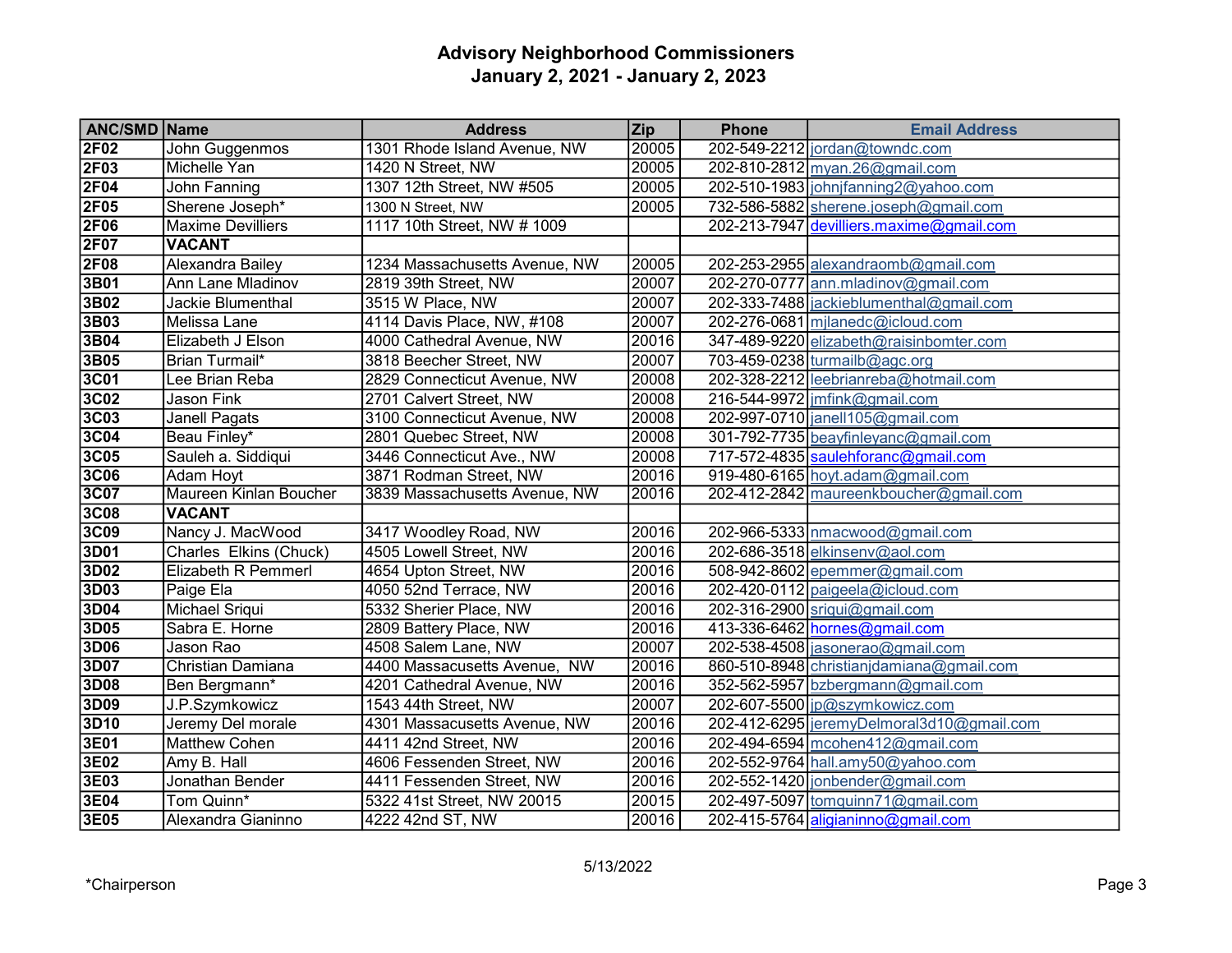| <b>ANC/SMD Name</b> |                                | <b>Address</b>              | <b>Zip</b> | <b>Phone</b> | <b>Email Address</b>                         |
|---------------------|--------------------------------|-----------------------------|------------|--------------|----------------------------------------------|
| 3F01                | <b>David Cristeal</b>          | 3930 Connecticut Avenue, NW | 20008      |              | 202-309-2737 3F01@anc.dc.gov                 |
| 3F02                | Alexandria Appah               | 3003 Van Ness Street, NW    | 20008      |              | 202-744-3885 alexandria.appah@gmail.com      |
| 3F03                | Dipali Mehta                   | 2831 Chesterfield Place, NE | 20008      |              | 202-744-3885 dipamehta@comcast.net           |
| 3F04                | Stan Wall                      | 3218 Davenport Street, NW   | 20008      |              | 202-210-4190 stanwall@me.com                 |
| 3F05                | <b>Claudette David</b>         | 4740 Connecticut Avenue, NW | 20008      |              | 202-445-5282 claudettepdavid@gmail.com       |
| 3F06                | Monika Nemeth*                 | 3652 Alton Place, NW        | 20008      |              | 202-905-4500 monika@monikanemeth.net         |
| 3F07                | James Tandaric                 | 2950 Van Ness St., NW       | 20008      |              | 630-201-5503 $ $ james.tandaric@gmail.com    |
| 3G01                | Lisa R Gore                    | 7045 31st Street, NW        | 20008      |              | 202-498-7032 goreforanc34g01@gmail.com       |
| 3G02                | John K Higgins                 | 6200 Oregon Avenue, NW      | 20015      |              | 202-541-0343 johnhiggins@prodigy.net         |
| 3G03                | Randy Speck*                   | 2940 Northampton Street, NW | 20015      |              | 202-699-3246 rspeck 98@yahoo.com             |
| 3G04                | Micael Zeldin                  | 3339 Tennyson Street, NW    | 20015      |              | 202-258-2770 zeldin.michael1@gmail.com       |
| 3G05                | Connie K. N. Chang             | 5440 Nevada Avenue, NW      | 20015      |              | 202-491-3356 connieknchang@gmail.com         |
| 3G06                | Peter Gosselin                 | 3701 Military Road, NW      | 20015      |              | 202-251-3945 peterggosselin@gmail.com        |
| 3G07                | <b>Charles Cadwell</b>         | 5207 38th Street, NW        | 20015      |              | 202-329-6816 cadwell52@comcast.net           |
| 4A01                | Phyllis C. Green               | 7131 16th Street, NW        | 20012      |              | 202-744-9928 mcknine@aol.com                 |
| 4A02                | Stacy Lincoln                  | 7436 Georgia Avenue, NW     | 20012      |              | 804-466-4932 istaceylincoln4dc@gmail.com     |
| 4A03                | Stephen A. "Steve" Whatley     | 1315 Fern Street, NW        | 20012      |              | 202-720-4590 stephen.whatley@fsis.usda.gov   |
| 4A04                | Patience R. Singleton*         | 1316 Tuckerman Street, NW   | 20011      |              | 202-597-3541 patiencesingleton4anc@gmail.com |
| 4A05                | <b>VACANT</b>                  |                             |            |              |                                              |
| 4A06                | <b>Candace Tiana Nelson</b>    | 1000 Rittenhouse Street, NW | 20011      |              | 202-642-4149 candacetiana@gmail.com          |
| 4A07                | Marlene Moss                   | 1637 Montaque Street, NW    | 20011      |              | 202-907-9663 marlenefhmoss@gmail.com         |
| 4A08                | Paven I Khoobchandani          | 4235 Blagden Avenue, NW     | 20011      |              | 202-486-2645 pik@georgetown.edu              |
| 4B01                | Evan Yeats                     | 343 Cedar Street, NW        | 20012      |              | $319-310-5716$ evan.yeats@gmail.com          |
| 4B02                | <b>Erin Palmer</b>             | 715 Van Buren Street, NW    | 20012      |              | 202-821-6333 erinlouisepalmer@hotmail.com    |
| 4B03                | Jocelynn JJ" Johnson           | 807 Tewkesbury Place, NW    | 20012      |              | 202-253-0610 jjocelynn@aol.com               |
| 4B04                | <b>Brenda Parks</b>            | 6001 8th Street, NW         | 20011      |              | 202-291-2557 sunshinebfdawson@gmail.com      |
| 4B05                | <b>Graham Button</b>           | 930 Madison St., NW         | 20011      |              | 720-618-6482 grahamjbutton@gmail.com         |
| 4B06                | Tiffani Nichole Johnson        | 5806 3rd Place, NW          | 20011      |              | 202-271-3710 nisa655@gmail.com               |
| 4B07                | Geoff Bromaghim                | 220 Aspen Street, NW        | 20012      |              | 202-643-8778 grbromaghim@gmail.com           |
| 4B08                | Alison Brooks*                 | 5601 1st Street, NE         | 20011      |              | 240-423-0826 amwbrooks@gmail.com             |
| 4B09                | LaRoya A. Huff                 | 527 Oglethorpe Street, NE   | 20011      |              | 202-704-2427   laroyahuff@gmail.com          |
| 4C01                | Vanessa Rubio                  | 5749 13th Street, NW        | 20011      |              | 202-492-5051 Rubiove5503@aol.com             |
| 4C02                | Maria Barry                    | 1409 Ingraham Street, NW    | 20011      |              | 202-258-5031 Mariabarry@gmail.com            |
| 4C03                | Ulysses E. Campbell            | 1427 Upshur Sreet, NW       | 20011      |              | 202-792-8258 uecampbell@gmail.com            |
| 4C04                | Yvette D Marbury-Long          | 1406 Shepherd Street, NW    | 20011      |              | 202-907-9338 ms.marbury@yahoo.com            |
| 4C05                | <b>Audrey Anderson Duckett</b> | 1355 Shepherd Street, NW    | 20011      |              | 703-819-9271 audreyaduckett@gmail.com        |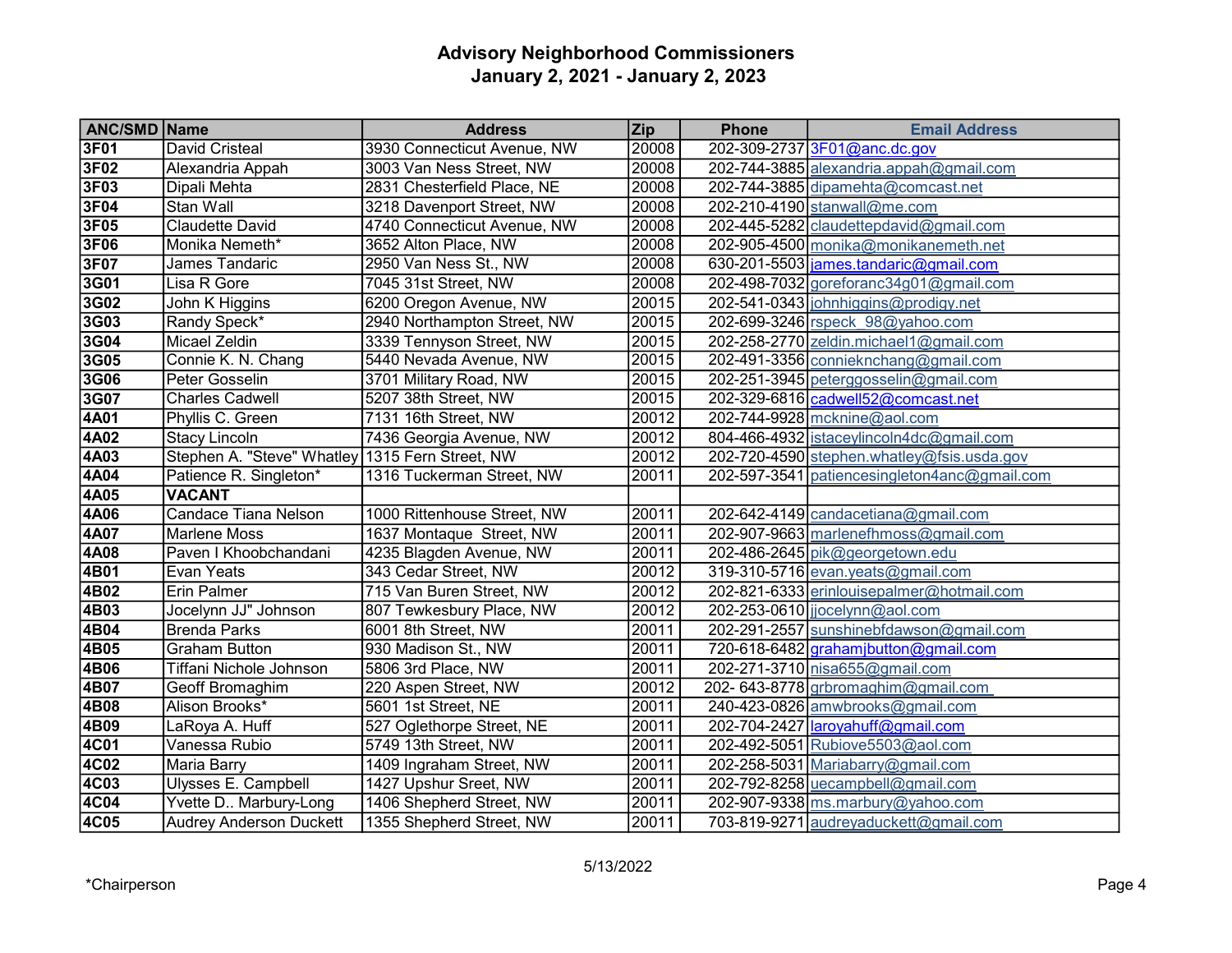| <b>ANC/SMD Name</b> |                                               | <b>Address</b>                | <b>Zip</b> | <b>Phone</b> | <b>Email Address</b>                      |
|---------------------|-----------------------------------------------|-------------------------------|------------|--------------|-------------------------------------------|
| 4C06                | Namatie Sia Mansaray*                         | 3910 Georgia Avenue, NW       | 20011      |              | 301-602-9508 n.mansaray@gmail.com         |
| 4C07                | Paul Johnson                                  | 4418 5th Street, NW           | 20011      |              | 202-320-0475 paultiohnson@gmail.com       |
| <b>4C08</b>         | Clara H Botstein                              | 610 Upshur Street, NW         | 20011      |              | 914-388-0699 clara.botstein@gmail.com     |
| 4C09                | Alan Wehler                                   | 215 Webster Street, NW        | 20011      |              | 202-713-9683 alan.wehler@gmail.com        |
| 4C10                | Jonah Goodman                                 | 4217 4th Street, NW           | 20011      |              | 732-456-6244 jonahgoodman@gmail.com       |
| 4D01                | Erik Lindsjo                                  | 625 Longfellow Street, NW     | 20011      |              | 614-638-9764 elindsjo@gmail.com           |
| 4D02                | Renee L. Bowser*                              | 5322 2nd Street, NW           | 20011      |              | 202-466-1593 reneelb@outlook.com          |
| 4D03                | Aryan R Bocquet                               | 512 Jefferson Street, NW      | 20011      |              | 240-346-4521 Aryan.Bocquet@gmail.com      |
| 4D04                | Zachary Israel                                | 717 Gallatin Street, NW       | 20011      |              | 908-304-8021 zisrael985@gmail.com         |
| 4D05                | Eric Smith                                    | 206 Emerson Street, NW        | 20011      |              | 832-723-0385 ensmith@law.gwu.edu          |
| 4D06                | Jonathan Nobil                                | 4716 8th Street, NW           | 20011      |              | 202-297-0785   inobil@gmail.com           |
| 5A01                | Damion B. McDuffie Sr.                        | 5163 7th Street, NE           | 20011      |              | 202830-9219 seniormcduffie@gmail.com      |
| 5A02                | Charles T. Lockett                            | 4900 11th Street, NE          | 20017      |              | 202-468-5112 charleslockett5561@gmail.com |
| 5A03                | <b>Emily Singer Lucio</b>                     | 845 Crittenden Street, NE     | 20017      |              | 202-421-8674 emilysinge@gmail.com         |
| 5A04                | Alex Rojas                                    | 620 Michigan Avenue, NE       | 20064      |              | 954-857-7234 diegoarojas2003@outlook.com  |
| 5A05                | Ronnie Edwards*                               | 122 Michigan Avenue, NE # L24 | 20017      |              | 202-558-6389 ronnieedwards.5a05@gmail.com |
| 5A06                | Derrick O. Holloway Sr.                       | 4430 First Street, NE         | 20011      |              | 202-286-5175 dholloway 217@ yahoo.com     |
| 5A07                | Sandi Washington                              | 32 Buchanan Street, NE        | 20011      |              | 202-832-0804 sandi31268@aol.com           |
| 5A08                | Gordon-Andrew Fletcher                        | 350 Galloway Street, NE       | 20011      |              | 202-440-2159 gafletcher2@gmail.com        |
| 5B01                | <b>Gayle Carley</b>                           | 4031 South Dakota Avenue, NE  | 20018      |              | 202-905-3537 gtcarleys@yahoo.com          |
| 5B02                | Ursula Higgins*                               | 1902 Newton Street, NE        | 20018      |              | 202-526-5932 uhiggins48@gmail.com         |
| 5B03                | Prita Piekara                                 | 1601 Brentwood Road, NE       | 20018      |              | 916-410-3587 prita.piekara@gmail.com      |
| 5B04                | Ra Amin                                       | 1007 Hamlin Street, NE        | 20017      |              | 301-404-1262 raamin50@gmail.com           |
| 5B05                | <b>Colleen Costello</b>                       | 4225 13th Street, NE          | 20017      |              | 202-630-1262 colleen.m.costello@gmail.com |
| <b>5C01</b>         | Gail A. Brevard                               | 2848 Myrtle Avenue, NE        | 20018      |              | 202-253-6340 brevardb@aol.com             |
| <b>5C02</b>         | Lauren Rogers                                 | 2647 Myrtle Avenue, NE        | 20018      |              | 202-297-0447  aurenlight22@verizon.net    |
| <b>5C03</b>         | Tequia Hicks Delgado                          | 3625 Hansberry Ct. NE         | 20018      |              | 618-203-1261 tequiahicks@hotmail.com      |
| <b>5C04</b>         | Jacqueline Manning*                           | 2116 R Street, NE             | 20002      |              | 202-321-6708 jacquelinemanning8@aol.com   |
| <b>5C05</b>         | Darlene Oliver                                | 1363 Downing Street, NE       | 20018      |              | 202-679-0480 darleneoliver1363@yahoo.com  |
| <b>5C06</b>         | Harry Thomas Jr.                              | 2413 17th Street NE           | 20018      |              | 202-439-5103 hltjr05@gmail.com            |
| <b>5C07</b>         | Jeremiah Montaque Jr.                         | 2914 25th Street, NE          | 20018      |              | 202-701-7296 a93jeep1@gmail.com           |
| 5D01                | Sebrena L Rhodes                              | 1854 Central Avenue, NE       | 20002      |              | 202-945-3006 lvycitybree@gmail.com        |
| 5D02                | Salvador Sauceda- Guzman 1267 16th Street, NE |                               | 20002      |              | 202-841-9383 salvadorfor5d02@gmail.com    |
| 5D03                | Latoya R. Moore                               | 1703 M Street, NE             | 20002      |              | 202-489-9037 latoyawardfive@gmail.com     |
| 5D04                | Bernice S. Blacknell                          | 2114 I Street, NE #3          | 20002      |              | 202-290-1024 b blacknell@yahoo.com        |
| 5D05                | Sydelle Moore*                                | 813 20th Street, NE           | 20002      |              | 703-200-9807 sydelle202@gmail.com         |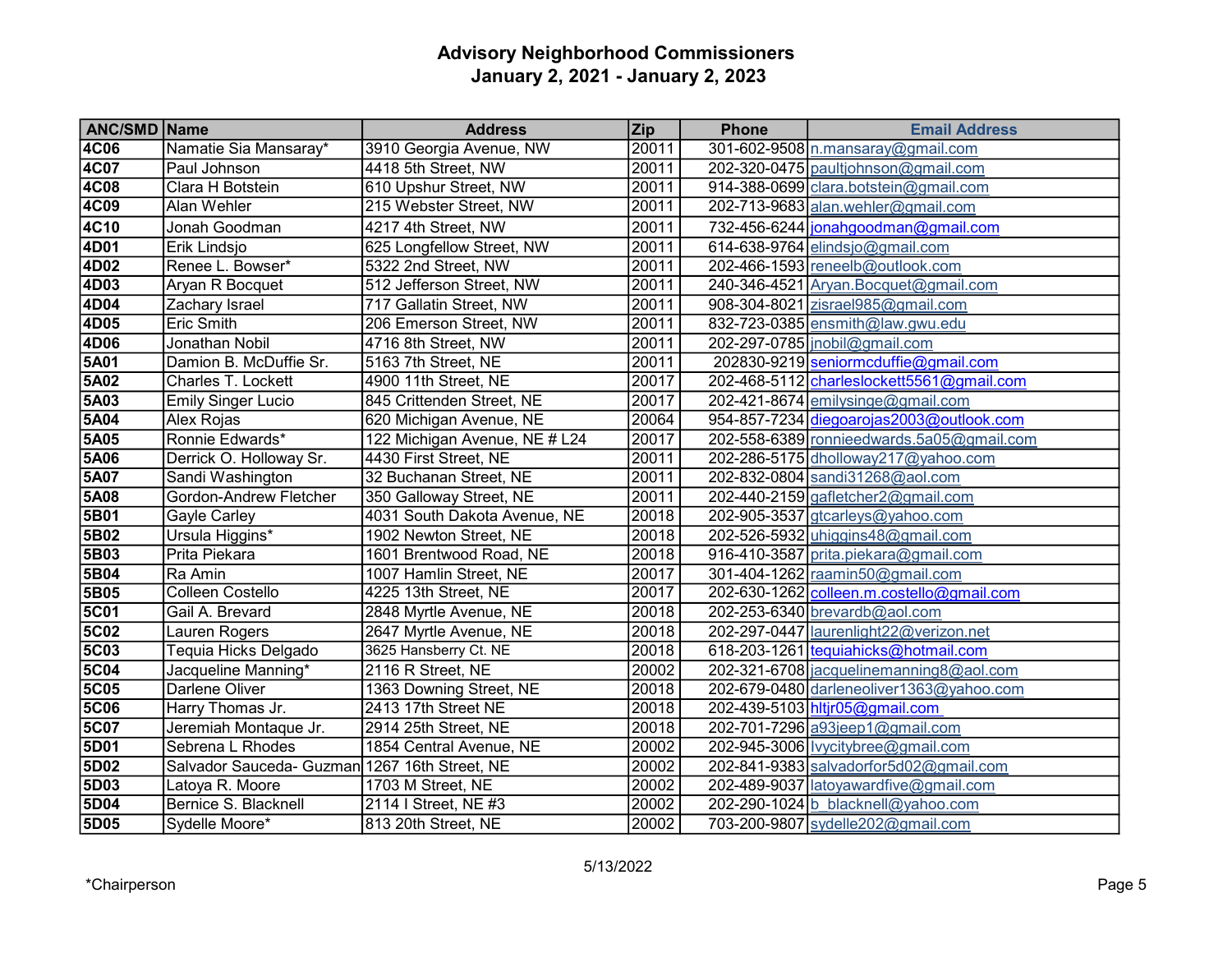| <b>ANC/SMD Name</b> |                              | <b>Address</b>                | <b>Zip</b> | <b>Phone</b> | <b>Email Address</b>                      |
|---------------------|------------------------------|-------------------------------|------------|--------------|-------------------------------------------|
| 5D06                | Zachary Hoffman              | 1118 Staples Street, NE       | 20002      |              | 202-743-5162 hoffmananc5d@gmail.com       |
| 5D07                | Stephen Cobb                 | 1269 Penn Street, NE          | 20002      |              | 202-743-5781 cobbfor5d@gmail.com          |
| 5E01                | Michael Braeuninger          | 614 Franklin Street, NE       | 20017      |              | 636-293-0274 mkbraeuninger@gmail.com      |
| 5E02                | Patricia L. Williams         | 401 Edgewood St., NE $#T2$    | 20017      |              | 202-709-9375 plwilliams100@yahoo.com      |
| 5E03                | Denise Wright                | 219 R Street, NE              | 20002      |              | 202-262-7717 denise.wright.phd@gmail.com  |
| 5E04                | Sylvia M. Pinkney            | 34 R Street, NE               | 20002      |              | 202-269-4180 sylvia.pinkney@yahoo.com     |
| 5E05                | Bradley Ashton Thomas*       | 107 P Street, NW              | 20001      |              | 202-670-0150 bradleythomas.anc@gmail.com  |
| <b>5E06</b>         | Karla M. Lewis               | 86 R Street, NW               | 20001      |              | 202-607-7221 kmlewis777@gmail.com         |
| 5E07                | Bertha Holliday              | 49 T Street, NW               | 20001      |              | 202-491-3996 bhollidaypsy@gmail.com       |
| 5E08                | <b>Robert Vinson Brannum</b> | 158 Adams Street, NW          | 20001      |              | 202-25-8452 rbrannum@robertbrannum.com    |
| 5E09                | C. Dianne Barnes             | 41 Adams Street, NW           | 20001      |              | 202-409-7155 cdianne.brns@gmail.com       |
| 5E10                | Sally Hobaugh                | 213 Ascot Place, NE           | 20002      |              | 202-412-9618 sally.hobaugh@gmail.com      |
| 6A01                | Keya Chatterjee              | 1212 Wylie Street, NE         | 20002      |              | 202-302-7240 keya34@yahoo.com             |
| 6A02                | Phil Toomajian               | 631 10th Street, NE           | 20002      |              | 202-309-2805 philanc6a@gmail.com          |
| 6A03                | Michael B Soderman           | 217 10th Street, NE           | 20002      |              | 202-297-6777 mikesanc6a03@gmail.com       |
| 6A04                | Amber Gove*                  | 1216 Constittution Avenue, NE | 20002      |              | 202-306-4116 amberanc6a@gmail.com         |
| 6A05                | Laura Gentile                | 1418 Duncan Street, NE        | 20002      |              | 202-744-2014 lauralgentile@gmail.com      |
| 6A06                | Robb Dooling                 | 1350 Maryland Avenue, NE      | 20002      |              | 585-666-7364 robbdoolin@gmail.com         |
| 6A07                | Sondra Phillips-Gilbert      | 1744 E Street, NE             | 20002      |              | 202-421-0857 spgilbert01@comcast.net      |
| 6A08                | <b>Brian Alcorn</b>          | 31 15th Street, NE            | 20002      |              | 202-548-8133 brian.alcorn@gmail.com       |
| 6B01                | Jennifer Samolyk             | 407 2nd Street, SE            | 20003      |              | 703-861-7588 jennifersamolyk@gmail.com    |
| 6B02                | <b>Gerald Sroufe</b>         | 129 6th Street, SE            | 20003      |              | 202-544-3207   jsroute@aera.net           |
| 6B03                | <b>Brian Ready</b>           | 622 1/2 I Street, SE          | 20003      |              | 312-371-4745 breadyfs@yahoo.com           |
| 6B04                | Kirsten Oldenburg            | 423 12th Street, SE           | 20003      |              | 202-546-8542 beat26@aol.com               |
| 6B05                | <b>Steve Holtzman</b>        | 824 D Street, SE              | 20003      |              | 202-489-6542 sbholtzman@aol.com           |
| 6B06                | Corey Holman*                | 926 14th Street, SE           | 20003      |              | 202-253-3596 holman.corey@gmail.com       |
| 6B07                | <b>Edward Ryder</b>          | 1377 K Street, SE             | 20003      |              | 202-361-8819 edwardryderanc@gmail.com     |
| 6B08                | Peter Wright                 | 257 14th Street, SE           | 20003      |              | 513-236-9077 peterwright.anc@gmail.com    |
| 6B09                | Alison Horn                  | 305 17th Street, SE           | 20003      |              | 202-643-3683 alison6b09@gmail.com         |
| 6B10                | Kathryn Denise Rucker Krepp  | 1837 A Street, SE             | 20003      |              | 202-546-2533 kdrkrepp@hotmail.com         |
| <b>6C01</b>         | <b>Christine Healey</b>      | 10 4th Street, NE             | 20002      |              | 202-271-5872 christinehealey100@gmail.com |
| <b>6C02</b>         | Karen Wirt*                  | 234 E Street, NE              | 20002      |              | 202-547-7168 k.j.wirt@comcast.net         |
| <b>6C03</b>         | Jay Adelstein                | 315 7th Street, NE            | 20002      |              | 202-441-0778 jayadelstein@verizon.net     |
| <b>6C04</b>         | Mark Eckenwiler              | 312 E Street, NE              | 20002      |              | 202-544-1921 anc@eckenwiler.org           |
| <b>6C05</b>         | Joel Kelty                   | 608 6th Street, NE            | 20002      |              | 202-905-2724 joel.kelty@gmail.com         |
| <b>6C06</b>         | <b>Drew Courtney</b>         | 506 M Street, NE              | 20002      |              | 870-821-0531 drew.courtney@gmail.com      |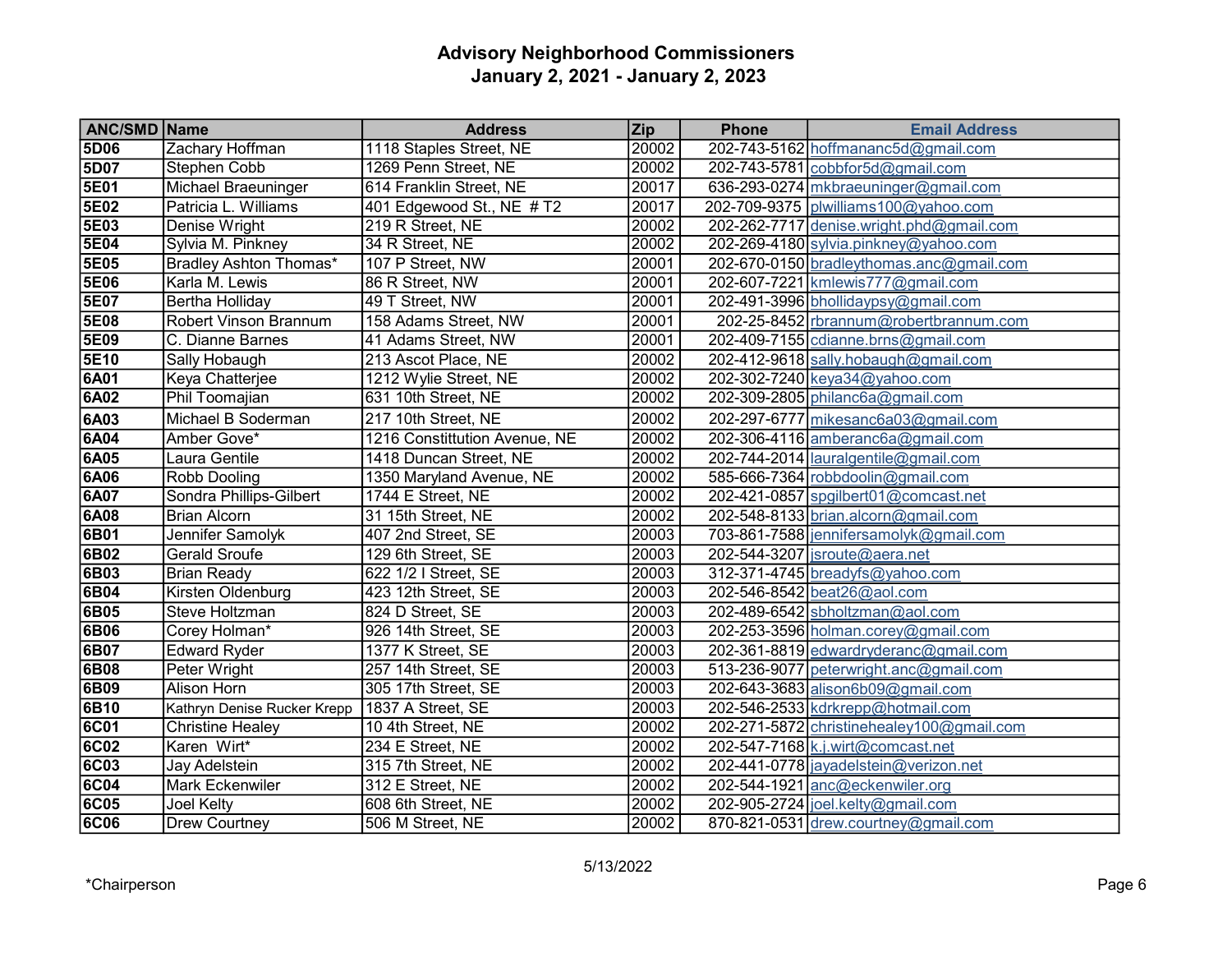| <b>ANC/SMD Name</b> |                         | <b>Address</b>                 | <b>Zip</b> | <b>Phone</b> | <b>Email Address</b>                      |
|---------------------|-------------------------|--------------------------------|------------|--------------|-------------------------------------------|
| 6D01                | Marjorie Lightman       | 1000 6th Street, SW            | 20024      |              | 202-262-2262 marjorie.lightman@gmail.com  |
| 6D02                | <b>Jared Weiss</b>      | 1025 1st Street, SE            | 20003      |              | 240-246-6098 ared.weiss@gmail.com         |
| 6D03                | Ronald R. Collins       | 301 G Street, SW               | 20024      |              | $202 - 554 - 3629$ rrccollins@aol.com     |
| 6D04                | Andy Litsky             | 423 N Street, SW               | 20024      |              | 202-554-8070 alitsky@aol.com              |
| 6D05                | <b>Fredrica Kramer</b>  | 387 O SW Street, SW            | 20024      |              | 202-352-0129 fkramer4@gmail.com           |
| 6D06                | Rhonda Natalie Hamilton | 44 O Street, SW #12            | 20024      |              | 202-316-5827 misrhonda@yahoo.com          |
| 6D07                | Edward Daniels*         | 1100 New Jersery Ave., SE #720 | 20003      |              | 703-853-9228 edward@edwarddaniels.com     |
| 6E01                | Michael Eichler*        | 806 Rhode Island Avenue, NW    | 20001      |              | 202-739-1901 eichler6e01@icloud.com       |
| 6E02                | Alex Lopez              | 435 R Street, NW               | 20001      |              | 503-278-6081 alopez.anc6e@gmail.com       |
| 6E03                | Frank S. Wiggins        | 1340 5th Street, NW            | 20001      |              | 202-658-1560 wigginsanc6e@gmail.com       |
| 6E04                | Rachelle Nigro          | 437 New York Avenue, NW #809   | 20001      |              | 202-236-3329 rachelle.nigro@gmail.com     |
| 6E05                | Patrick K. Parlej       | 401 Massachusetts Avenue, NW   | 20001      |              | 973-634-1177 Patrick.parlej@gmail.com     |
| 6E06                | Denise E. Blackson      | 1169 First Place, NW           | 20001      |              | 202-677-9779 dbblackson@gmail.com         |
| 6E07                | Kevin M. Rogers         | 43 K Stret, NW                 | 20001      |              | 202-270-6494 rogers.k224@gmail.com        |
| <b>7B01</b>         | Chioma J. Iwuoha        | 3321 Dubois Place, SE          | 20019      |              | 202-427-1455   iwuohacj@gmail.com         |
| <b>7B02</b>         | Tiffany L. Brown*       | 2918 Akron Place, SE           | 20020      |              | 202-359-4088 tlbrown1221@msn.com          |
| <b>7B03</b>         | Travis R. Swanson       | 1622 26th Place, SE            | 20020      |              | 202-656-0085 Travis.R.Swanson@gmail.com   |
| <b>7B04</b>         | <b>VACANT</b>           |                                |            |              |                                           |
| <b>7B05</b>         | Donna Robinson          | 3308 Gainesville Street, SE    | 20020      |              | 202-583-5955 lethal4u@hotmail.com         |
| <b>7B06</b>         | Kelvin Brown            | 3645 Austin Street, SE         | 20020      |              | 202-503-4224 Kelvinbrown4dc@gmail.com     |
| <b>7B07</b>         | Dexter L. Humphrey      | 3452 N Street, SE              | 20019      |              | 202-279-3307 lyhumphrey@gmail.com         |
| <b>7C01</b>         | Patricia Malloy         | 501 50th Place, NE             | 20019      |              | 202-549-3312 linkmalloy@aol.com           |
| <b>7C02</b>         | Yolanda Fields          | 5344 Ames Street, NE           | 20019      |              | 202-907-3821 yyfields@yahoo.com           |
| <b>7C03</b>         | Vincent Van             | P.O. Box 62626                 | 20030      |              | 202-297-7911 vincentjvan@gmail.com        |
| <b>7C04</b>         | Anthony Lorenzo Green   | 920 49th Street, NE            | 20019      |              | 202-840-9797 lorenzo.deanwood@gmail.com   |
| <b>7C05</b>         | Mary L. Gaffney         | 328 62nd Street, NE            | 20019      |              | 202-285-2103 mgaffney@comcast.net         |
| <b>7C06</b>         | Victoria Clark          | 5304 James Place, NE           | 20019      |              | 202-753-0388 victoria@victoria4dc.com     |
| 7C07                | Antawan Holmes*         | 4805 Meade Street, NE          | 20019      |              | 202-285-9711 antawan@gmail.com            |
| 7D01                | Tamara Blair            | 554 24th Street, NE            | 20002      |              | 202-399-1238 blair.tamara@gmail.com       |
| 7D02                | Siraaj Hasan*           | 1104 42nd Street, NE           | 20019      |              | 202-903-9540 siraaj.hasan@lawcf.com       |
| 7D03                | Dorothy Douglas         | 4401 Minnesota Avenue, NE      | 20019      |              | 202-640-9584 ddorothydouglas@yahoo.com    |
| 7D04                | Milton Hardy            | 3413 Clay Street, NE           | 20019      |              | 202-590-6186 MHARDYWard7@gmail.com        |
| 7D05                | Stephanie Audain        | 4430 Foote Street, NE          | 20019      |              | 516-728-4329 AudainforANC7D05@gmail.com   |
| <b>7D06</b>         | Rebecca J. Morris       | 116 44th Street, NE            | 20019      |              | 202-907-6924 RebeccaMorrisWard7@gmail.com |
| <b>7D07</b>         | Wendell Felder          | 623 Anacostia Avenue, NE       | 20019      |              | 202-427-3376 wendell.felder@gmail.com     |
| 7E01                | Veda Rasheed            | 703 Chaplin Street, SE         | 20019      |              | 202-391-4545 veda.rasheed@gmail.com       |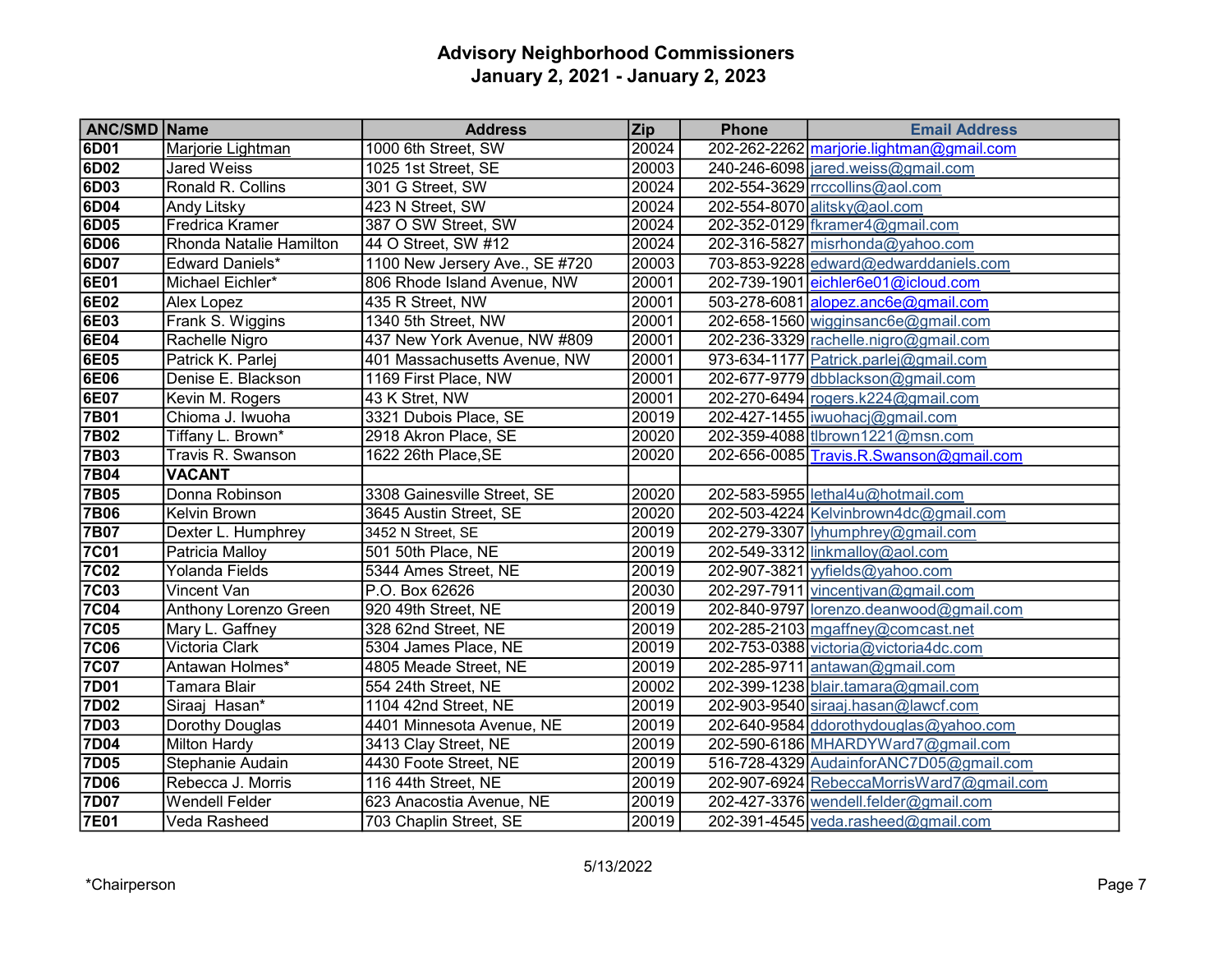| <b>ANC/SMD Name</b> |                        | <b>Address</b>                  | <b>Zip</b> | <b>Phone</b> | <b>Email Address</b>                       |
|---------------------|------------------------|---------------------------------|------------|--------------|--------------------------------------------|
| <b>7E02</b>         | Tiera J. Fletcher      | 1200 Chaplin Street, SE         | 20019      |              | 610-999-9131 tieraf@gmail.com              |
| <b>7E03</b>         | DéAshia Deas           | 5014 H Street, SE               | 20019      |              | 854-202-4483 Deashia.Deas@gmail.com        |
| <b>7E04</b>         | Natasha Dupee          | 4684 A Street, SE               | 20019      |              | 202-262-7671 DupreeforDC@gmail.com         |
| <b>7E05</b>         | Sharon Jafari          | 5003 Ayers Place, SE            | 20019      |              | 202-506-1448 sharon5003.sm@gmail.com       |
| <b>7E06</b>         | Delia Houseal *        | 5336 Call Place, SE             | 20019      |              | 202-374-7424 drdeliahouseal@gmail.com      |
| <b>7E07</b>         | <b>Kimberly Martin</b> | 127 57th Place, SE              | 20019      |              | 202-487-4835 kim.martin10@gmail.com        |
| <b>7F01</b>         | Tyrell M. Holcomb*     | 4020 Minnesota Avenue, NE, #420 | 20019      |              | 202-491-6685 holcombforward7@gmail.com     |
| <b>7F02</b>         | Terrance Hunter        | 4433 C Street, SE               | 20019      |              | 202-549-3611 hunter.terrance@yahoo.com     |
| <b>7F03</b>         | <b>Whitney Weston</b>  | 4477 B Street, SE               | 20019      |              | 202-999-0665 whitneyweston07@gmail.com     |
| <b>7F04</b>         | Raquel Codling         | 210 36th Street, SE             | 20019      |              | 202-744-0311 codling2@yahoo.com            |
| <b>7F05</b>         | Brittany N. Hughes     | 3735 D Street, SE               | 20019      |              | 202-380-5935 bnhughes2007@yahoo.com        |
| <b>7F06</b>         | <b>VACANT</b>          |                                 |            |              |                                            |
| <b>7F07</b>         | Joel Caston            | 1901 E Street, SE               | 20003      |              | jlcaston75@gmail.com                       |
| <b>8A01</b>         | <b>Holly Muhammad</b>  | 1936 Naylor Road, SE #102       | 20020      |              | 202-422-4957 ancholly@yahoo.com            |
| <b>8A02</b>         | Barbara J. Clark       | 1620 Ridge Place, SE            | 20020      |              | 202-359-2407 pmbclark@yahoo.com            |
| <b>8A03</b>         | Brian K. Thompson      | 2409 S Street, SE               | 20020      |              | 202-5966683 briankey78@gmail.com           |
| <b>8A04</b>         | Laneice Moore          | 2315 Green Street, SE           | 20020      |              | 202-309-8963 moorelane5917@yahoo.com       |
| 8A05                | Jamila White*          | P.O. Box 31446                  | 20019      |              | 202-417-7727 jamila@jamilawhite.org        |
| 8A06                | Robin Ward 8 Mckinney  | 1262 Talbert Court, SE          | 20020      |              | 202-378-7452 robin.s.mckinney@gmail.com    |
| <b>8A07</b>         | Steven Filler          | 2329 14th Place, SE             | 20020      |              | 8A07@anc.dc.gov                            |
| <b>8B01</b>         | Khadijah Watson        | 2437 Wagner Street, SE          | 20020      |              | 202-602-7027 khadijahwatson1@gmail.com     |
| <b>8B02</b>         | Paul Trantham          | 2345 Skyland Place, SE #826     | 20020      |              | 202-739-1967 paultrantham@yahoo.com        |
| <b>8B03</b>         | Charles H. Wilson      | 1808 Morris Road, SE            | 20020      |              | 202-678-5236 cwil54@verizon.net            |
| 8B04                | Kevin B. Coleman*      | 2446 1/2 Elvans Road, SE        | 20020      |              | 202-602-9102 theehelpinghandsLLC@gmail.com |
| <b>8B05</b>         | Michelle E Kiah        | 2800 Jasper Street, SE          | 20020      |              | 202-725-1285 michelle8b05@gmail.com        |
| 8B06                | Humam Abdulmalik       | 3416 25th Street, SE            | 20020      |              | 301-202-7054 humamabdulmalik8b06@gmail.com |
| 8B07                | <b>VACANT</b>          |                                 |            |              |                                            |
| <b>8C01</b>         | Kwasi Seitu            | 215 Oakwood Street, SE          | 20032      |              | 202-971-2478 peoplesdefensenet@gmail.com   |
| <b>8C02</b>         | Victoria Akinseye      | 427 Lebaum Street, SE           | 20032      |              | 202-753-9825 victoria.akinseye82@gmail.com |
| <b>8C03</b>         | Tasha Powell           | P.O. BOX 208                    | 20044      |              | 202-596-7280 infotpowell4dc@gmail.com      |
| <b>8C04</b>         | <b>Travon Hawkins</b>  | 136 Wilmington Place, SE        | 20032      |              | 202-340-5837 travonhawkinsward8@gmail.com  |
| <b>8C05</b>         | Mustafa Abdul-Salaam   | 3825 South Capitol Street, SW   | 20032      |              | 240-515-6447 yedumu@gmail.com              |
| <b>8C06</b>         | Rhonda Edwards-Hines   | 2850 Douglas Road, SE           | 20020      |              | 202-607-5440 rbutterfly 2518@yahoo.com     |
| <b>8C07</b>         | Salim Adofo*           | 3221 8th Street, SE #15         | 20032      |              | 908-296-5397 salimadofo@gmail.com          |
| 8D01                | Patricia "Pat" Carmon  | 816 Southern Avenue, SE #204    | 20032      |              | 202-574-8129 patcarmon@comcast.net         |
| 8D02                | Olivia L. Henderson    | 4612 6th Street, SE             | 20032      |              | 202-905-6818 ohenderson@liuna.org          |